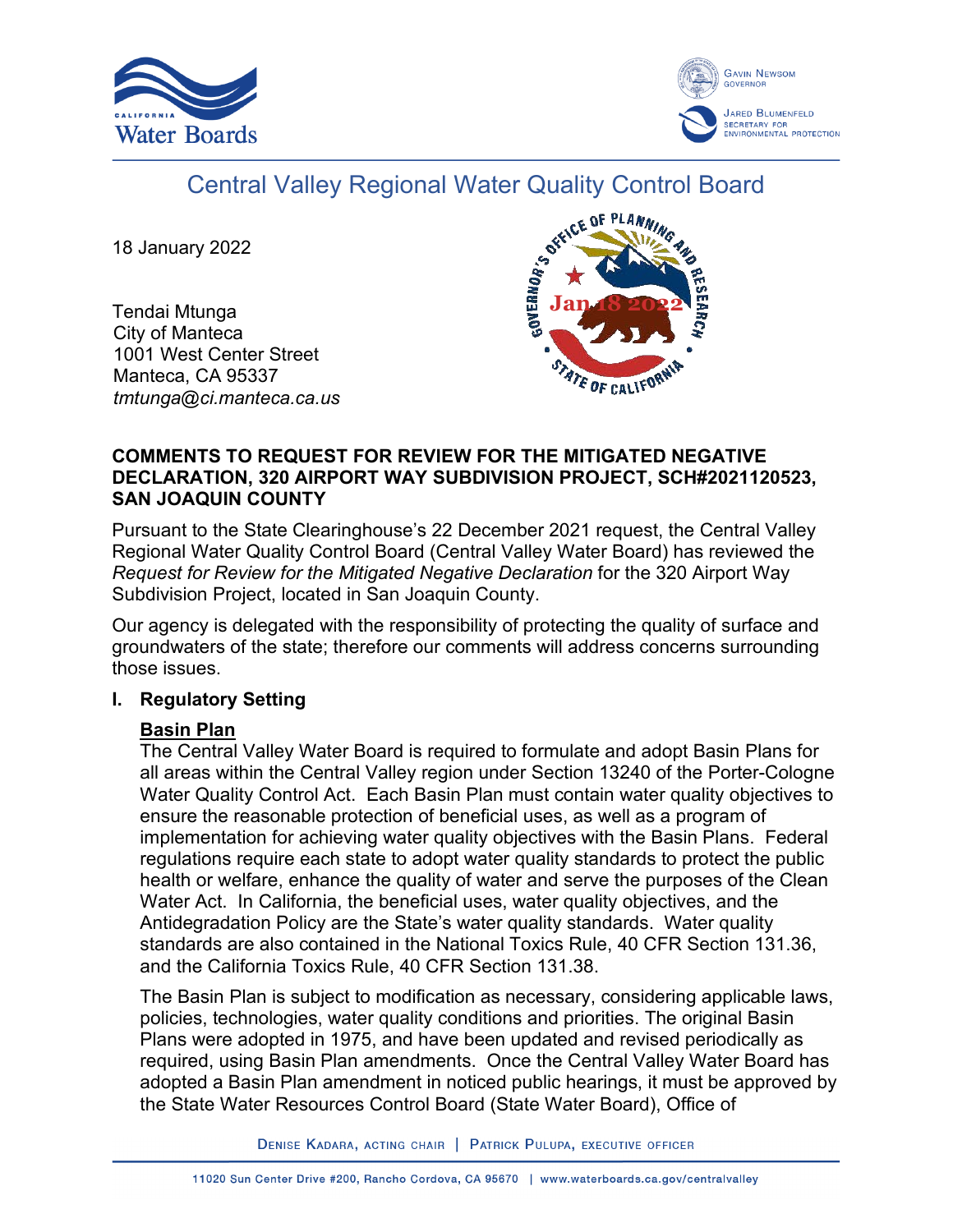Administrative Law (OAL) and in some cases, the United States Environmental Protection Agency (USEPA). Basin Plan amendments only become effective after they have been approved by the OAL and in some cases, the USEPA. Every three (3) years, a review of the Basin Plan is completed that assesses the appropriateness of existing standards and evaluates and prioritizes Basin Planning issues. For more information on the *Water Quality Control Plan for the Sacramento and San Joaquin River Basins*, please visit our website:

[http://www.waterboards.ca.gov/centralvalley/water\\_issues/basin\\_plans/](http://www.waterboards.ca.gov/centralvalley/water_issues/basin_plans/)

## **Antidegradation Considerations**

All wastewater discharges must comply with the Antidegradation Policy (State Water Board Resolution 68-16) and the Antidegradation Implementation Policy contained in the Basin Plan. The Antidegradation Implementation Policy is available on page 74 at:

https://www.waterboards.ca.gov/centralvalley/water\_issues/basin\_plans/sacsjr\_2018 05.pdf

In part it states:

*Any discharge of waste to high quality waters must apply best practicable treatment or control not only to prevent a condition of pollution or nuisance from occurring, but also to maintain the highest water quality possible consistent with the maximum benefit to the people of the State.*

*This information must be presented as an analysis of the impacts and potential impacts of the discharge on water quality, as measured by background concentrations and applicable water quality objectives.*

The antidegradation analysis is a mandatory element in the National Pollutant Discharge Elimination System and land discharge Waste Discharge Requirements (WDRs) permitting processes. The environmental review document should evaluate potential impacts to both surface and groundwater quality.

#### **II. Permitting Requirements**

## **Construction Storm Water General Permit**

Dischargers whose project disturb one or more acres of soil or where projects disturb less than one acre but are part of a larger common plan of development that in total disturbs one or more acres, are required to obtain coverage under the General Permit for Storm Water Discharges Associated with Construction and Land Disturbance Activities (Construction General Permit), Construction General Permit Order No. 2009-0009-DWQ. Construction activity subject to this permit includes clearing, grading, grubbing, disturbances to the ground, such as stockpiling, or excavation, but does not include regular maintenance activities performed to restore the original line, grade, or capacity of the facility. The Construction General Permit requires the development and implementation of a Storm Water Pollution Prevention Plan (SWPPP). For more information on the Construction General Permit, visit the State Water Resources Control Board website at:

[http://www.waterboards.ca.gov/water\\_issues/programs/stormwater/constpermits.sht](http://www.waterboards.ca.gov/water_issues/programs/stormwater/constpermits.shtml) [ml](http://www.waterboards.ca.gov/water_issues/programs/stormwater/constpermits.shtml)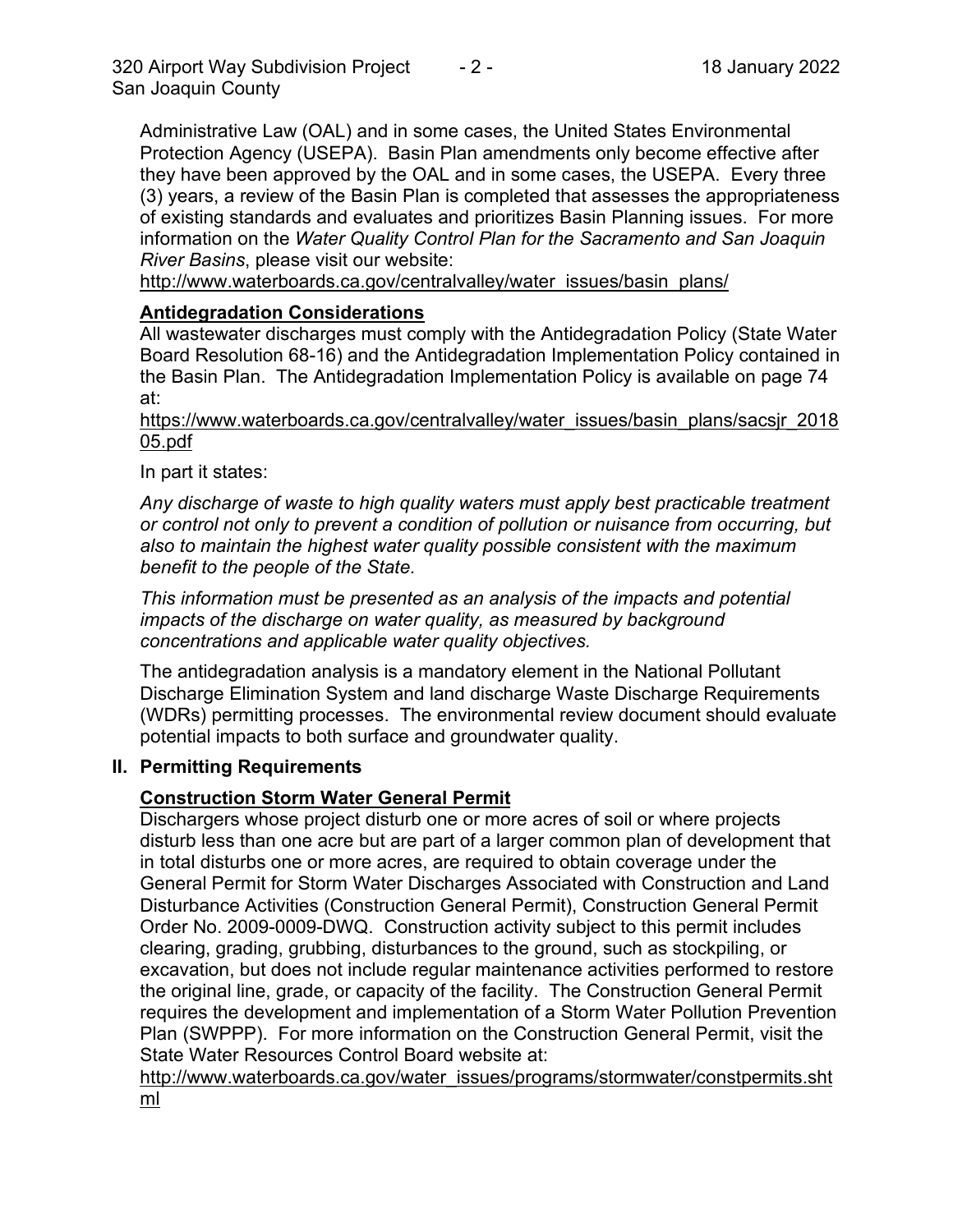#### **Phase I and II Municipal Separate Storm Sewer System (MS4) Permits[1](#page-3-0)**

The Phase I and II MS4 permits require the Permittees reduce pollutants and runoff flows from new development and redevelopment using Best Management Practices (BMPs) to the maximum extent practicable (MEP). MS4 Permittees have their own development standards, also known as Low Impact Development (LID)/postconstruction standards that include a hydromodification component. The MS4 permits also require specific design concepts for LID/post-construction BMPs in the early stages of a project during the entitlement and CEQA process and the development plan review process.

For more information on which Phase I MS4 Permit this project applies to, visit the Central Valley Water Board website at:

http://www.waterboards.ca.gov/centralvalley/water\_issues/storm\_water/municipal\_p ermits/

For more information on the Phase II MS4 permit and who it applies to, visit the State Water Resources Control Board at:

http://www.waterboards.ca.gov/water\_issues/programs/stormwater/phase\_ii\_munici pal.shtml

#### **Clean Water Act Section 404 Permit**

If the project will involve the discharge of dredged or fill material in navigable waters or wetlands, a permit pursuant to Section 404 of the Clean Water Act may be needed from the United States Army Corps of Engineers (USACE). If a Section 404 permit is required by the USACE, the Central Valley Water Board will review the permit application to ensure that discharge will not violate water quality standards. If the project requires surface water drainage realignment, the applicant is advised to contact the Department of Fish and Game for information on Streambed Alteration Permit requirements. If you have any questions regarding the Clean Water Act Section 404 permits, please contact the Regulatory Division of the Sacramento District of USACE at (916) 557-5250.

#### **Clean Water Act Section 401 Permit – Water Quality Certification**

If an USACE permit (e.g., Non-Reporting Nationwide Permit, Nationwide Permit, Letter of Permission, Individual Permit, Regional General Permit, Programmatic General Permit), or any other federal permit (e.g., Section 10 of the Rivers and Harbors Act or Section 9 from the United States Coast Guard), is required for this project due to the disturbance of waters of the United States (such as streams and wetlands), then a Water Quality Certification must be obtained from the Central Valley Water Board prior to initiation of project activities. There are no waivers for 401 Water Quality Certifications. For more information on the Water Quality Certification, visit the Central Valley Water Board website at:

<sup>&</sup>lt;sup>1</sup> Municipal Permits = The Phase I Municipal Separate Storm Water System (MS4) Permit covers medium sized Municipalities (serving between 100,000 and 250,000 people) and large sized municipalities (serving over 250,000 people). The Phase II MS4 provides coverage for small municipalities, including non-traditional Small MS4s, which include military bases, public campuses, prisons and hospitals.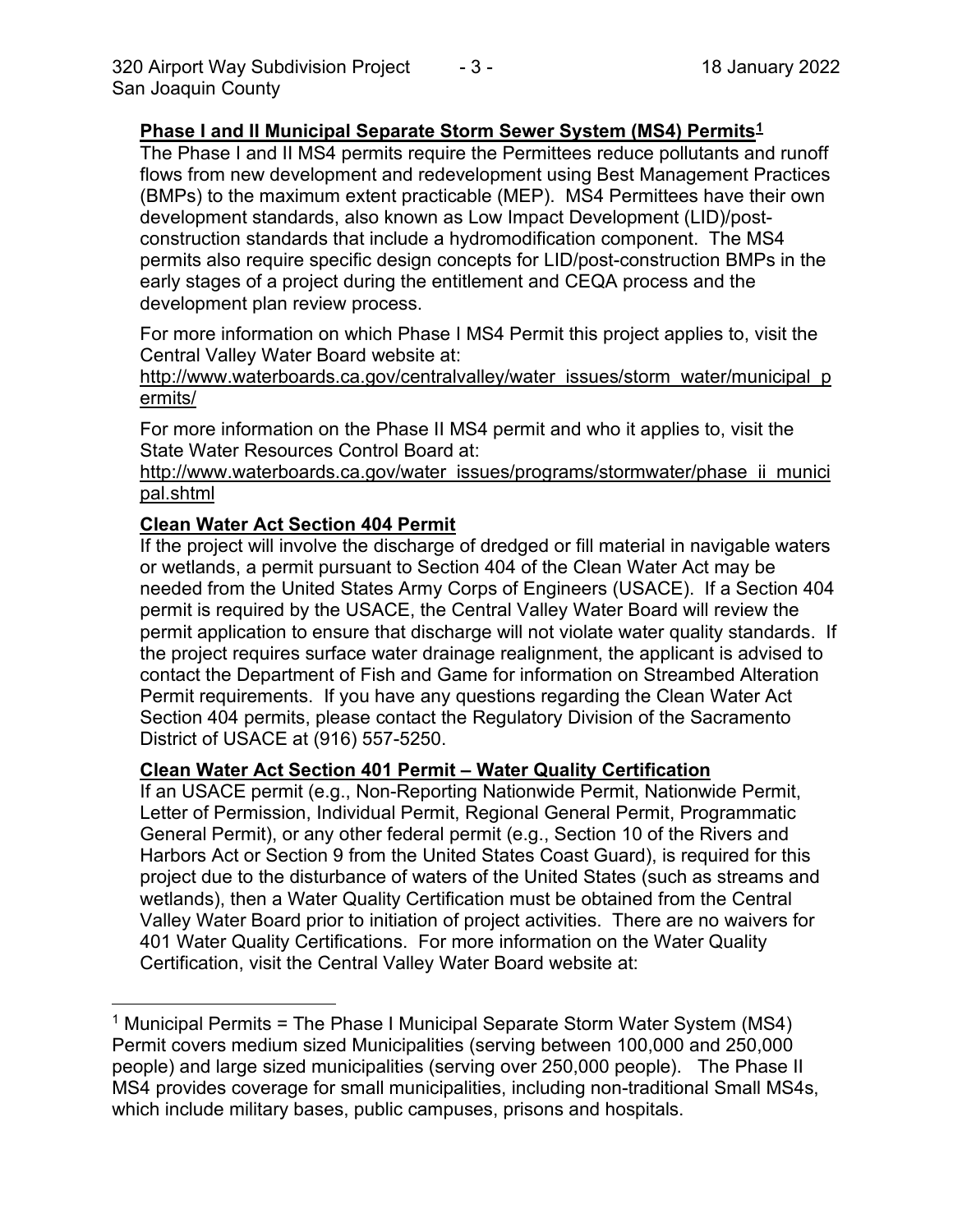https://www.waterboards.ca.gov/centralvalley/water\_issues/water\_quality\_certificatio n/

#### **Waste Discharge Requirements – Discharges to Waters of the State**

If USACE determines that only non-jurisdictional waters of the State (i.e., "nonfederal" waters of the State) are present in the proposed project area, the proposed project may require a Waste Discharge Requirement (WDR) permit to be issued by Central Valley Water Board. Under the California Porter-Cologne Water Quality Control Act, discharges to all waters of the State, including all wetlands and other waters of the State including, but not limited to, isolated wetlands, are subject to State regulation. For more information on the Waste Discharges to Surface Water NPDES Program and WDR processes, visit the Central Valley Water Board website at:https://www.waterboards.ca.gov/centralvalley/water\_issues/waste\_to\_surface\_wat er/

Projects involving excavation or fill activities impacting less than 0.2 acre or 400 linear feet of non-jurisdictional waters of the state and projects involving dredging activities impacting less than 50 cubic yards of non-jurisdictional waters of the state may be eligible for coverage under the State Water Resources Control Board Water Quality Order No. 2004-0004-DWQ (General Order 2004-0004). For more information on the General Order 2004-0004, visit the State Water Resources Control Board website at:

https://www.waterboards.ca.gov/board\_decisions/adopted\_orders/water\_quality/200 4/wqo/wqo2004-0004.pdf

## **Dewatering Permit**

If the proposed project includes construction or groundwater dewatering to be discharged to land, the proponent may apply for coverage under State Water Board General Water Quality Order (Low Threat General Order) 2003-0003 or the Central Valley Water Board's Waiver of Report of Waste Discharge and Waste Discharge Requirements (Low Threat Waiver) R5-2018-0085. Small temporary construction dewatering projects are projects that discharge groundwater to land from excavation activities or dewatering of underground utility vaults. Dischargers seeking coverage under the General Order or Waiver must file a Notice of Intent with the Central Valley Water Board prior to beginning discharge.

For more information regarding the Low Threat General Order and the application process, visit the Central Valley Water Board website at:

http://www.waterboards.ca.gov/board decisions/adopted orders/water quality/2003/ wqo/wqo2003-0003.pdf

For more information regarding the Low Threat Waiver and the application process, visit the Central Valley Water Board website at:

<span id="page-3-0"></span>https://www.waterboards.ca.gov/centralvalley/board\_decisions/adopted\_orders/waiv ers/r5-2018-0085.pdf

## **Limited Threat General NPDES Permit**

If the proposed project includes construction dewatering and it is necessary to discharge the groundwater to waters of the United States, the proposed project will